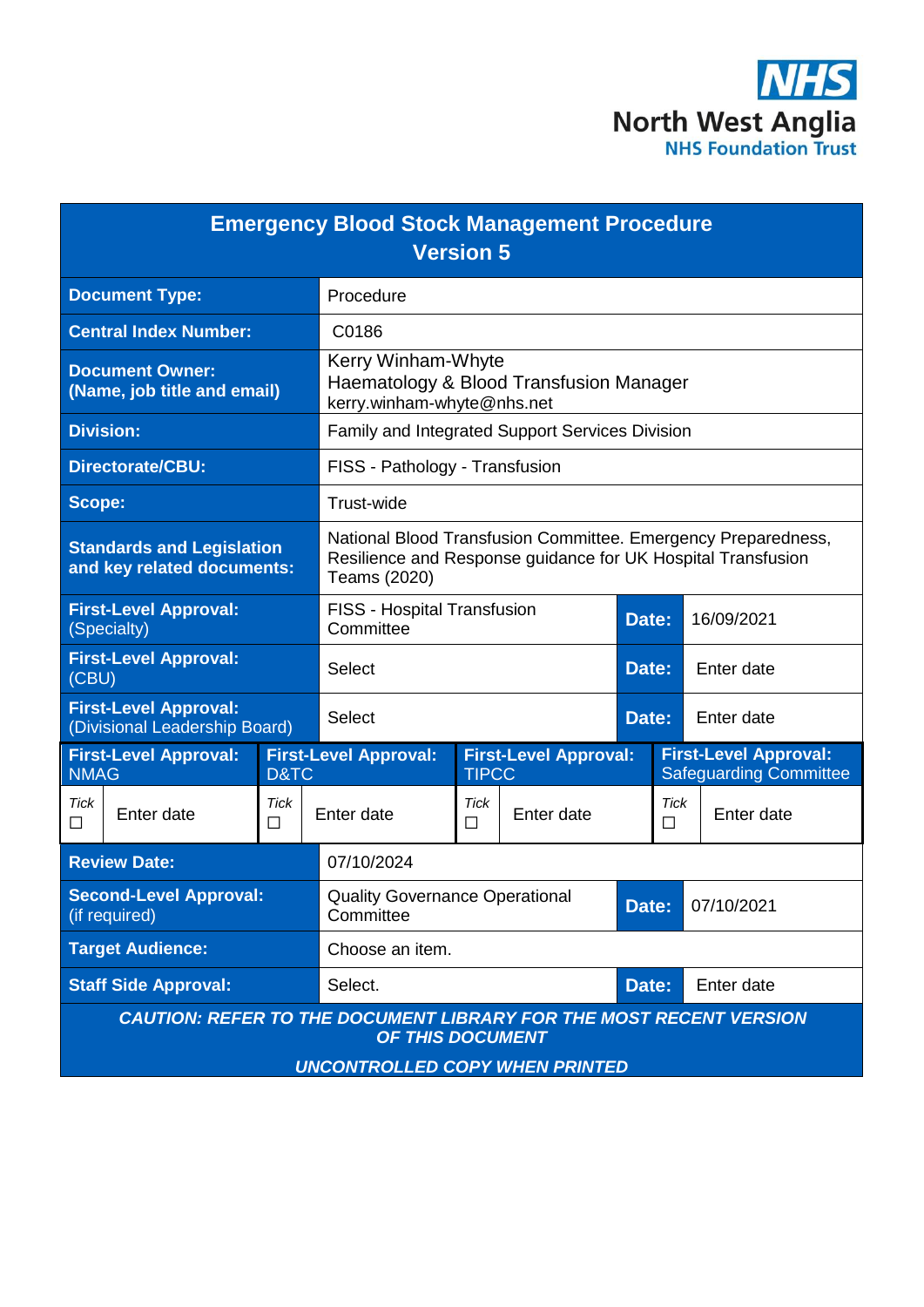# **VERSION CONTROL SUMMARY**

| Version:             | Page or<br>section: | <b>Description of change:</b>                                                                                                                        | <b>Date</b><br>approved: | <b>Date</b><br>published: |
|----------------------|---------------------|------------------------------------------------------------------------------------------------------------------------------------------------------|--------------------------|---------------------------|
| 2007<br>Version      |                     | Original document                                                                                                                                    | September<br>2007        | September<br>2007         |
| 2010<br>Version<br>2 |                     | Planned review - no revisions.                                                                                                                       | September<br>2010        | September<br>2010         |
| 2013<br>Version<br>3 |                     | Formatted into new trust style for procedural<br>documents. Clinical directorates incorporated.<br>Checklists added for implementation of plan.      | 16/01/2014               | 12/2/2014                 |
| 2017<br>Version<br>4 |                     | Combined procedure for NWA                                                                                                                           | 10/7/20218               | 11/7/2018                 |
| 2021<br>Version<br>5 |                     | Added table for platelet transfusion categories.<br>Added flow chart for triage of patients needing<br>massive transfusion while in red alert level. | 7/10/2021                | 11/10/2021                |

### **Summary of key points in this document**

The Emergency Blood Management plan:

- Provides guidance for clinicians to ensure that any national shortage of red cells or platelets is managed efficiently.
- Ensures that transfusion support remains available to patients who most need it.
- Although the plan is designed to operate at all times, even when there are no shortages (Green phase), it also outlines the procedure for dealing with severe and prolonged blood shortages (Amber and Red phases).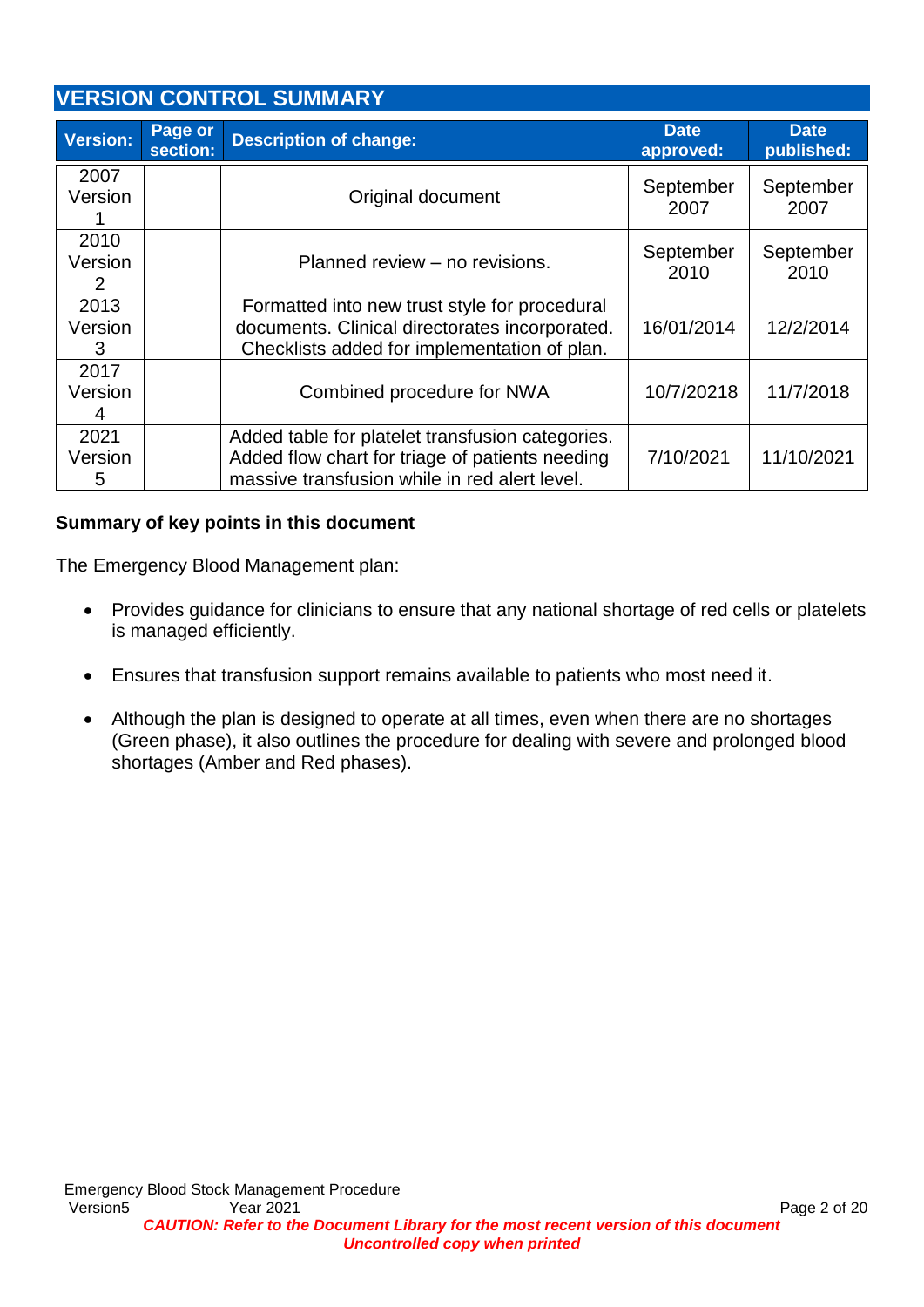| <b>CONTENTS</b> |                                                                               |                |
|-----------------|-------------------------------------------------------------------------------|----------------|
| Section         | <b>HEADING TITLE</b>                                                          | Page no.       |
|                 | Introduction                                                                  | 4              |
| $\overline{2}$  | Purpose                                                                       | $\overline{4}$ |
| 3               | Scope                                                                         | $\overline{4}$ |
| 4               | <b>Definitions</b>                                                            | 4              |
| 5               | <b>Process</b>                                                                | $\overline{4}$ |
| 6               | Emergency management plan for red cells                                       | $\overline{4}$ |
| $\overline{7}$  | Emergency management plan for platelets                                       | 9              |
| 8               | Ratification                                                                  | 10             |
| 9               | <b>Distribution</b>                                                           | 10             |
| 10              | References                                                                    | 10             |
|                 | Appendices                                                                    |                |
|                 | Appendix 1 – Patient classification by transfusion requirement – red<br>cells | 12             |
|                 | Appendix 2 – Patient classification by transfusion requirement –<br>platelets | 13             |
|                 | Appendix 3 - Emergency Blood Management Group                                 | 14             |
|                 | Appendix 4 – Flowchart for implementation of amber phase                      | 15             |
|                 | Appendix 5 – Flowchart for implementation of red phase                        | 16             |
|                 | Appendix 6 – Emergency Framework for Blood Rationing in the                   | 17             |
|                 | context of severe shortage algorithm                                          |                |
|                 | Appendix 7- Quality Assurance Checklist                                       | 19             |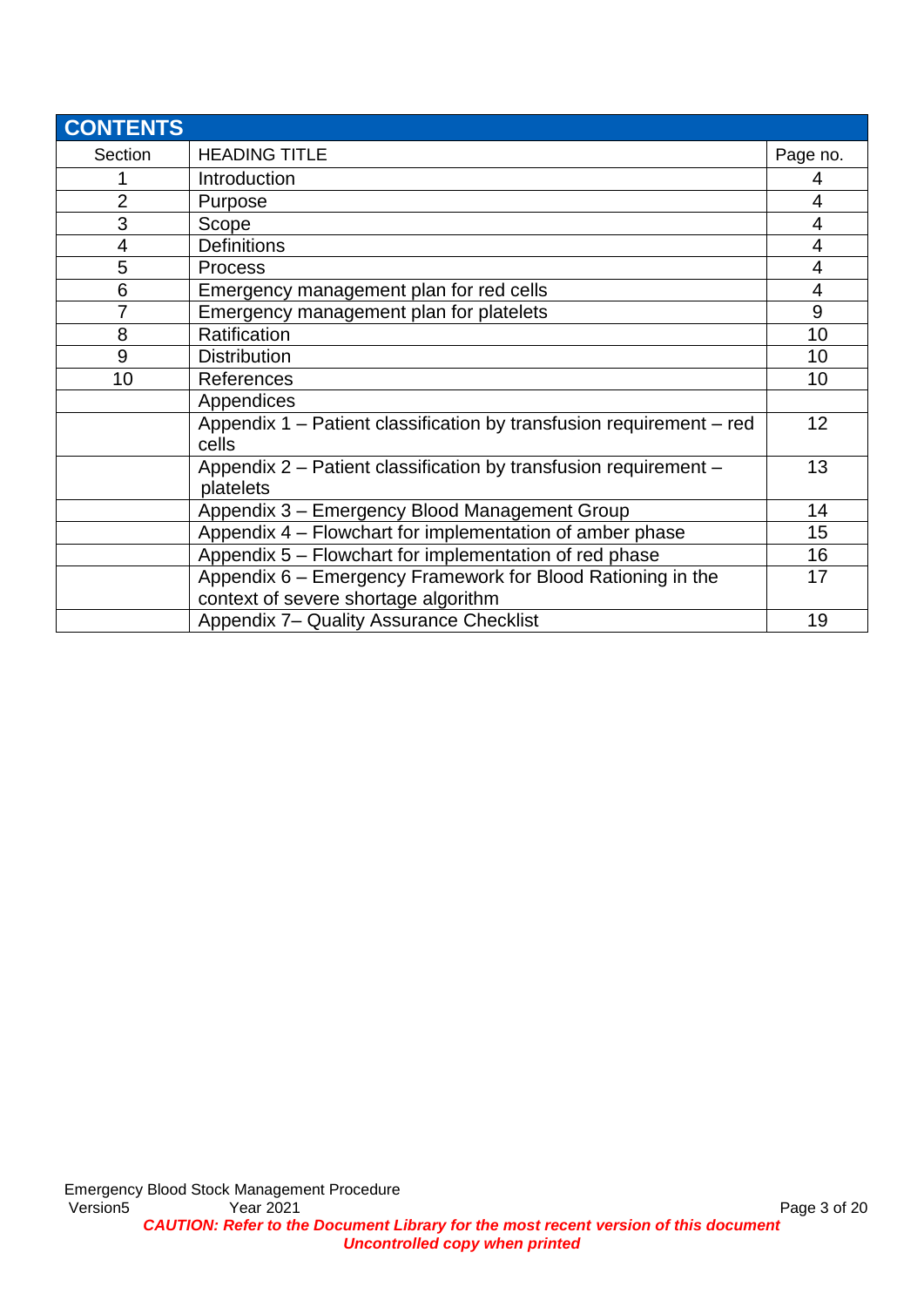#### **Emergency Blood Stock Management Procedure**

#### **1. INTRODUCTION**

The ready availability of blood components for transfusion has made possible many of the most important medical and surgical advances of recent decades. While the NHS Blood and Transplant Service (NHSBT) continues to meet the demand for blood components, risks have been identified which may lead to a potential reduction in blood supplies in the UK. With this in mind, all hospitals have a responsibility to develop contingency plans for times of shortage.

These plans will be enacted whether the shortage is for a relatively short period, for example during a flu epidemic or terrorist incident, or there is a longer reduction in supplies.

The effects of a blood shortage could range from reducing orders for anaemic patients, through to cancelling routine surgery and support of emergency bleeding patients only.

#### **2. PURPOSE**

To ensure that any shortage of red cells or platelets is managed efficiently.

To ensure that transfusion support remains available to patients who most need it.

The Emergency Blood Stock Management Procedure is designed to operate at all times, even when there is no shortage of blood (Green phase), and also outlines the procedure for dealing with severe and prolonged blood shortages (Amber and Red phases).

#### **3. SCOPE**

All members of staff who may be responsible for ordering, requesting or administering transfusion of blood or blood components.

### **4. DEFINITIONS**

EBMP – Emergency Blood stock Management Procedure – procedure for responding to national shortages of red cells or platelets.

EBMG – Emergency Blood Management Group. This group should develop arrangements to manage the use of blood in each operational phase; Green, Amber and Red. Please refer to Appendix 3.

NHSBT – NHS Blood and Transplant.

### **5. PROCESS**

The management of any shortage of red cells or platelets ensuring that transfusion support remains available to patients who most need it.

#### **6. EMERGENCY MANAGEMENT PLAN FOR RED CELLS**

#### **Phases of the plan**

The plan will operate on three phases:-

Emergency Blood Stock Management Procedure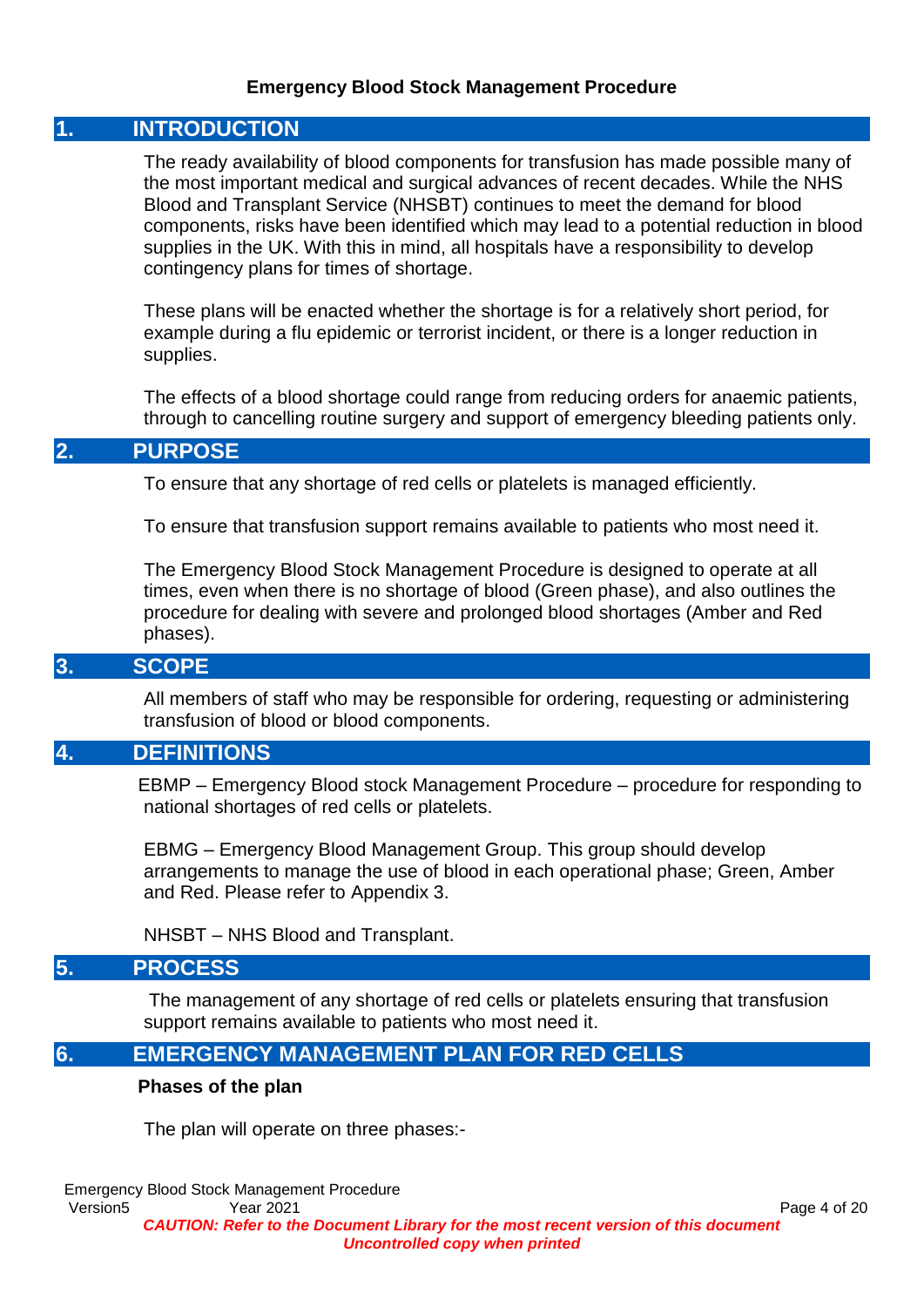- **GREEN** Stocks held by the blood banks within the Trust are at **normal levels –** supply meets demand.
- **AMBER Stock levels reduced** to 67% of the normal stock level.
- **RED Emergency stock only** being held in the blood bank 40% of normal stock level.
- **6.1 Stock of red cell units available held in the Peterborough City Hospital blood bank in the above phases (number of units)**

| <b>Status</b> | O Pos |    | O Neg $ $ A Pos $ $ | A Neg | <b>B</b> Pos | <b>B</b> Neg | <b>AB Pos</b> | AB Neg |
|---------------|-------|----|---------------------|-------|--------------|--------------|---------------|--------|
| <b>GREEN</b>  | 36    | 14 | 36                  | 14    | 8            |              | 6             |        |
| <b>AMBER</b>  | 24    |    | 24                  | 9     |              |              |               |        |
| <b>RED</b>    | 14    | 6  | 14                  |       |              |              |               | O      |

## **6.2**. **Stock of red cell units held in the Hinchingbrooke Hospital blood bank in the above phases (number of units)**

| <b>Status</b> | O Pos |   |    | O Neg   A Pos   A Neg | <b>B</b> Pos | B Neg | <b>AB Pos</b> | AB Neg |
|---------------|-------|---|----|-----------------------|--------------|-------|---------------|--------|
| <b>GREEN</b>  | 20    | 8 | 15 | 8                     | $\mathbf 2$  |       |               |        |
| <b>AMBER</b>  | 14    | 6 | 12 |                       |              |       |               |        |
| <b>RED</b>    | 8     | 6 | 8  |                       |              |       |               |        |

## **6.3 Actions to be taken GREEN Phase – Red cell Stock levels normal**

Work at this level may help to preserve stocks and alleviate any potential shortages. During the green phase NHSBT may issue a precautionary notification to hospitals informing them of potential supply chain issues and asking hospitals to take appropriate action to protect the supply chain. This action is intended to prevent the requirement to move to Amber phase.

Transfusion to patients in category **1, 2** and **3** (see Appendix 1).

Work continues towards implementing best practice in patient blood management including:

- Monitoring of stock use and wastage figures via participation in the Blood Stock Management Scheme.
- Implementation of agreed transfusion policies / transfusion thresholds.
- The use of intra and post-operative cell salvage for suitable surgical procedures as appropriate.

Emergency Blood Stock Management Procedure Version5 Year 2021 Page 5 of 20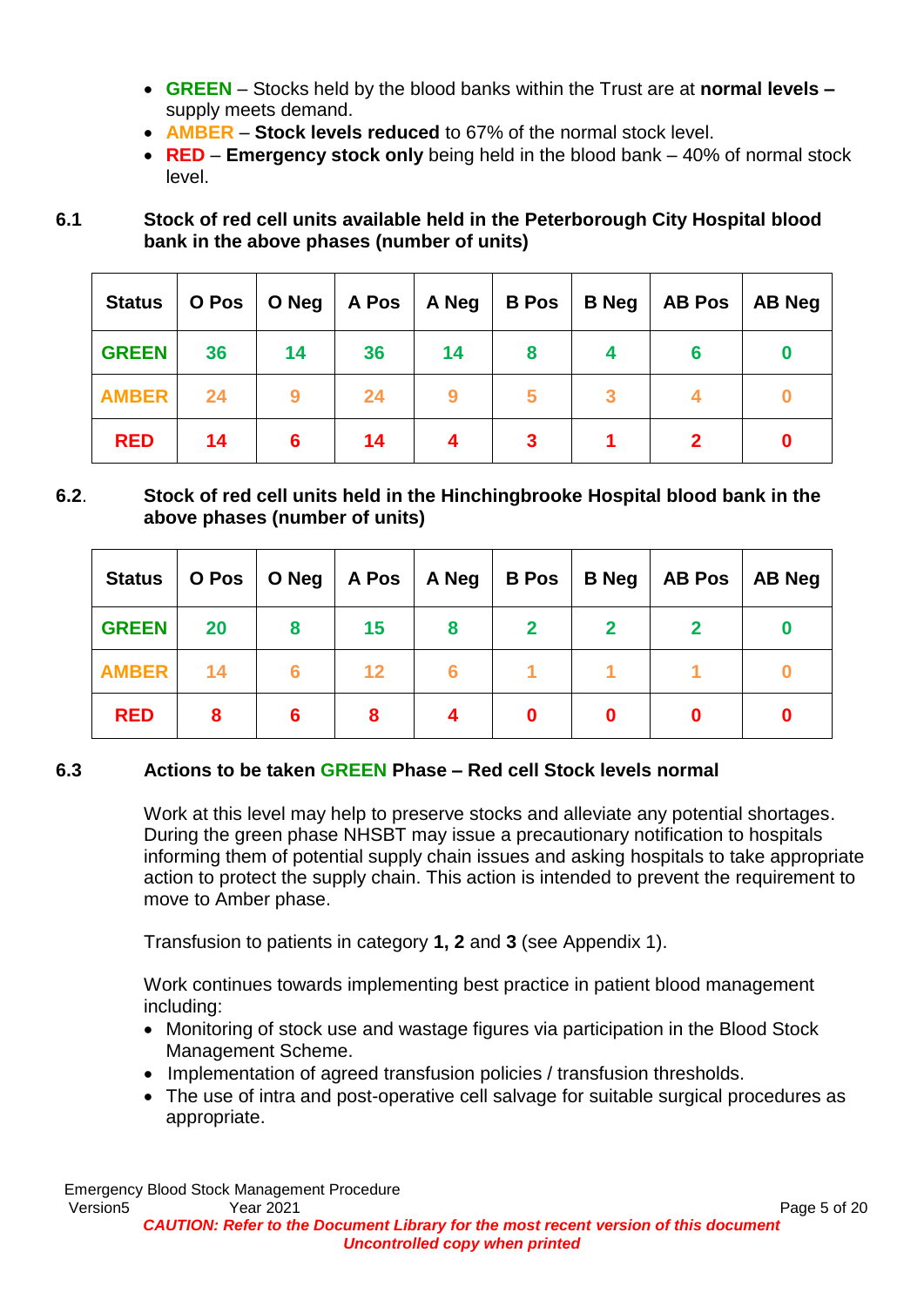- Consideration of pharmacological blood-sparing interventions, e.g. use of antifibrinolytics such as Tranexamic acid, I.V. iron therapy and use of erythropoietin for agreed indications.
- Pre-operative assessment of patients, and action to correct anaemia and defects in haemostasis, including adjustment of anticoagulant treatment prior to surgery.
- Advance notification to transfusion of any waiting list initiatives that could impact on the blood supply.
- 24-hour reservation periods for blood products.
- A review of blood usage figures for surgical procedures to advise which elective surgical procedures can be undertaken at amber and red shortage levels, and that blood is used according to agreed guidelines.
- Regular meetings of transfusion management teams, such as the Hospital Transfusion Team and Transfusion Operational Management Team.
- The establishment of an Emergency Blood Management Group (EBMG) (Appendix 3) to develop and review the arrangements for Green, Amber and Red phases.

## **6.4 Actions to be taken at the AMBER Phase – Red cell stock levels reduced**

Transfusion to patients in category **1** and **2** (see Appendix 1).

To implement the amber phase, NHSBT inform the Trust in several ways including email and/or telephone, and messaging boards on the Online Blood Ordering System, where appropriate. The information from NHSBT will include the nature of the shortage and any actions to take.

Email information will be sent to the:

- Lead Consultant Haematologist for transfusion
- Transfusion Laboratory Managers/Senior BMS's in transfusion at both Peterborough City Hospital and Hinchingbrooke Hospital.
- Transfusion Practitioners
- Hospital Transfusion Committee Chair

The Transfusion Laboratory Managers/Senior BMS's in transfusion will liaise to ensure a copy of the NHSBT correspondence is sent to the Chief Executive, Chief Medical Officer and Chief Nurse (or their deputies).

The Lead Consultant Haematologist for transfusion (or Consultant Haematologist on call if they are absent) will authorise implementation of the Trust's amber action plan.

The EBMG group will meet and implement the plan.

The EMBG will inform the:

- Chief Executive.
- Chief Medical Officer
- Chief Nurse
- Site Senior Managers for Hinchingbrooke, Peterborough City and Stamford Hospitals.
- Divisional Directors for each Operational Division.
- Divisional General Managers for each Operational Division.
- Head of Resilience and Emergency Preparedness

Emergency Blood Stock Management Procedure Version5 Year 2021 Page 6 of 20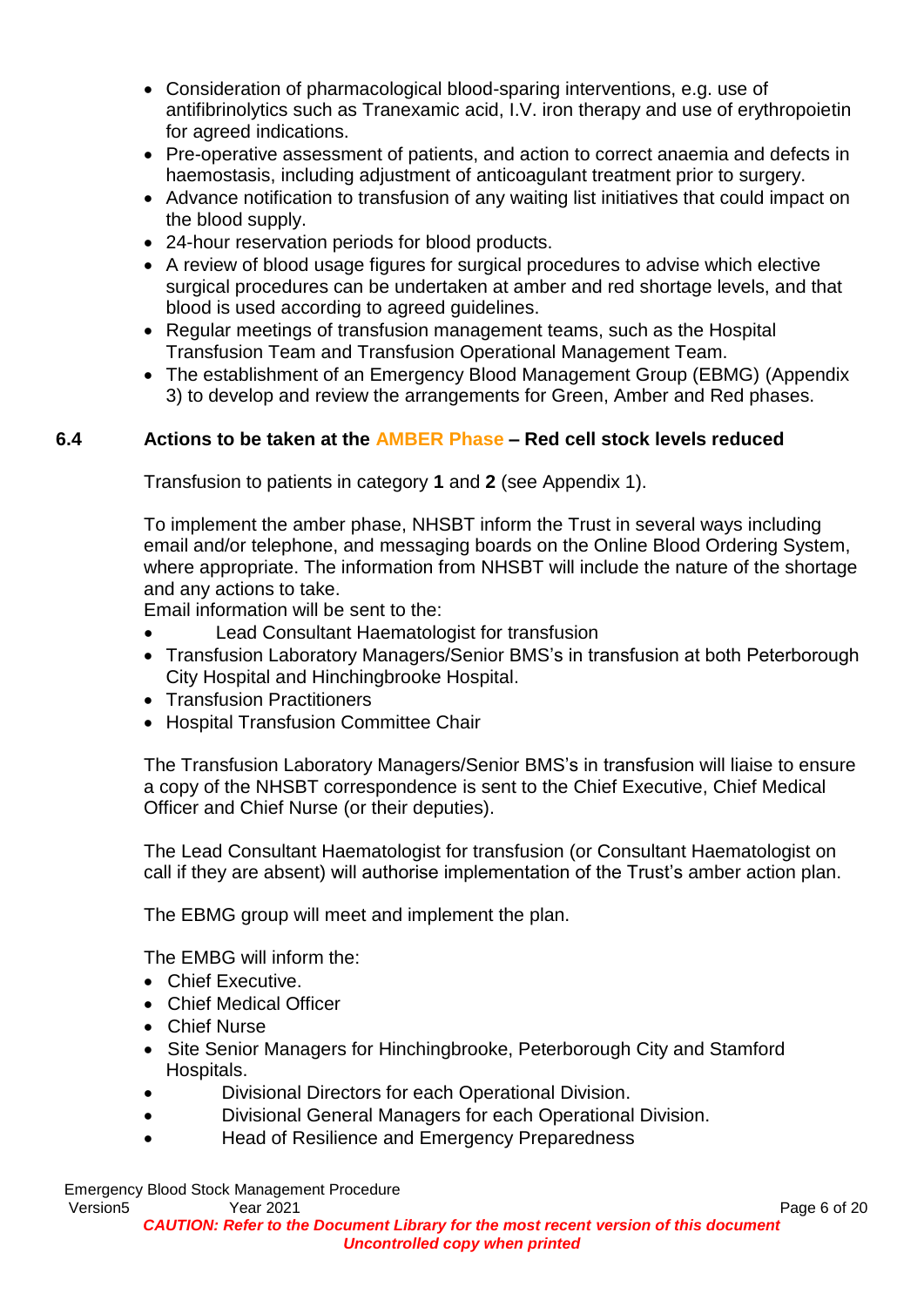or their deputies, that the amber plan has now been implemented.

The EBMG will ensure that the information that the amber alert has been implemented is cascaded to medical and nursing staff at all sites, by contacting the communications team and requesting that an alert is posted on the trust intranet.

Blood transfusion laboratory stock levels will be reduced to the amber levels agreed in advance with the NHSBT. This lower level will be supported by upgraded transport availability from NHSBT. It will be the responsibility of the senior staff in transfusion to continually monitor stock levels and inform the EBMG of any significant changes.

## **Pre-operative Planning in AMBER phase:**

Theatre lists must be co-ordinated and will rely on the availability of red cells and must take into account shortage of particular blood group. Consideration will be given to category of patient (see Appendix 1).

## **Appropriate Transfusion in AMBER phase**

All red cell transfusions must strictly comply with Trust guidelines, and any requests falling outside the guidelines will be queried by the transfusion laboratory staff and must be authorised by a Consultant Haematologist. All non-urgent requests for red cells will be reviewed.

## **Major haemorrhage in AMBER phase**

- The Consultant in charge of the patient must be informed immediately.
- Red cells will be available for all patients with major haemorrhage. The trust policy for management of major haemorrhage must be followed.
- The transfusion laboratory must be contacted and the case will be discussed with a Consultant Haematologist, to discuss coagulation support and other measures e.g. rVIIa.

## **AMBER Phase Stand Down:**

- These actions will continue until NHSBT indicates that stocks are recovering nationally and the Hospital will be able to return to normal operations.
- NHSBT will notify the Laboratory Managers by facsimile and telephone that we may '*Stand Down'.*
- The EBMG will inform the Chief Medical Officer, Chief Nurse, Chief Executive, Divisional Directors, Divisional General Managers, Site Senior Managers (or their deputies) and Head of Resilience and Emergency Preparedness that we may stand down. This information will then be cascaded to Medical and nursing staff and all sites by the stand down status being posted on the Trust intranet.

If the situation deteriorates we will progress to the **RED Phase**.

## **6.5 Actions to be taken in the RED Phase – Emergency Stock of red cells**

Transfusion to patients in category **1** (see Appendix 1).

To implement the red phase, NHSBT inform the Trust in several ways including email and/or telephone, and messaging boards on the Online Blood Ordering System, where appropriate.

Emergency Blood Stock Management Procedure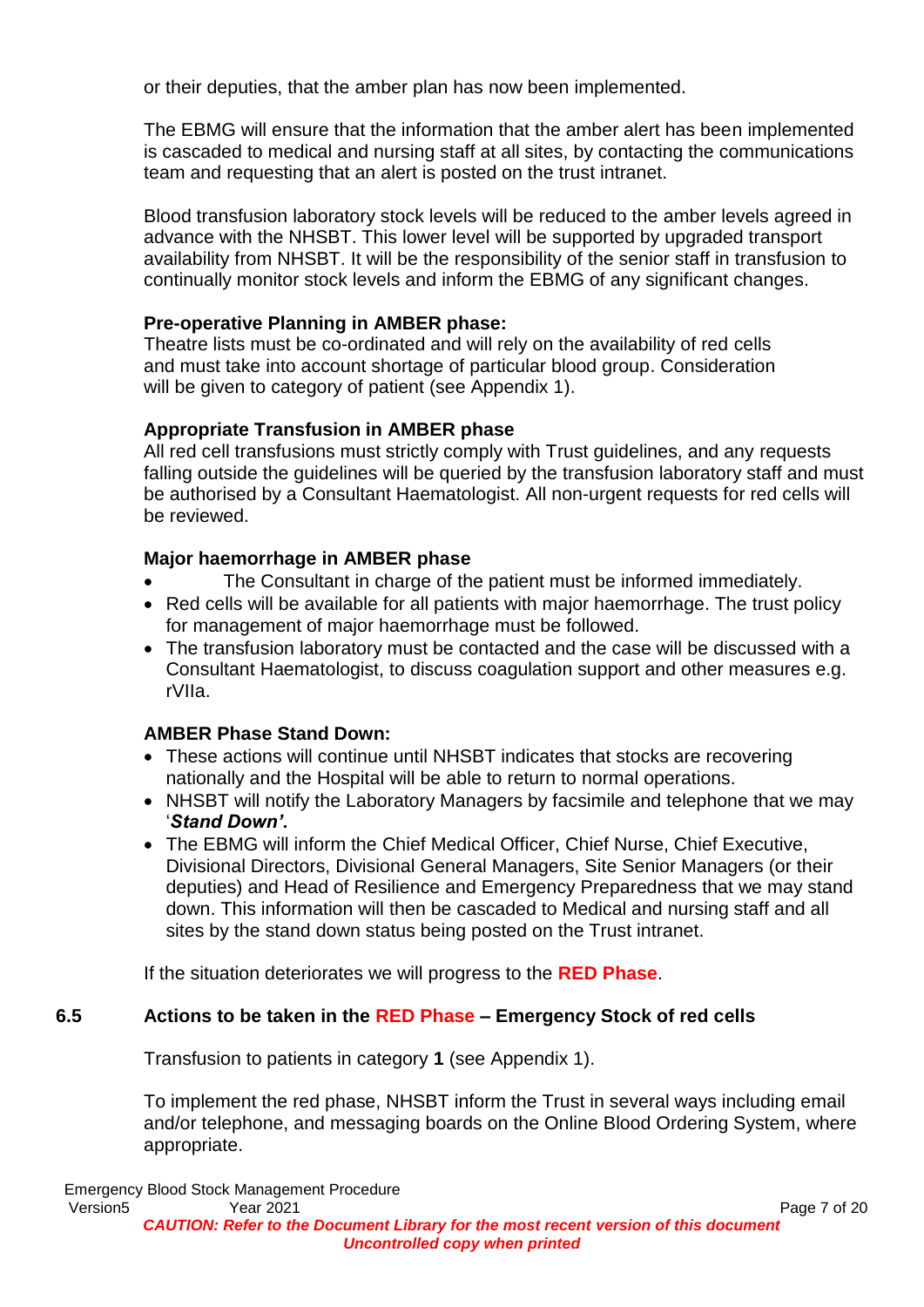The information from NHSBT will include the nature of the shortage and any actions to take.

Email information will be sent to the:

- Lead Consultant Haematologist for transfusion
- Transfusion Laboratory Managers/Senior BMS's in transfusion at both Peterborough City Hospital and Hinchingbrooke Hospital
- Transfusion Practitioners
- Hospital Transfusion Committee chair

The Consultant Haematologist (or Consultant Haematologist on call if they are absent) will authorise implementation of the Trust's red phase.

The EBMG will meet to implement the red phase.

The EBMG will inform the:

- Chief Executive
- Chief Medical Officer
- Chief Nurse.
- Site Senior Managers for Hinchingbrooke, Peterborough City and Stamford Hospitals.
- Divisional Directors for each Operational Division.
- Divisional General Managers for each Operational Division.
- Head of Resilience and Emergency Preparedness

or their deputies that the red phase has now been implemented.

The EBMG group will meet and implement the plan.

The EBMG will ensure that the information that the red alert has been implemented is cascaded to medical and nursing staff on all sites by contacting the communications team and requesting that an alert is posted on the Trust intranet.

Blood Stock Levels will be reduced to the red level agreed in advance with NHSBT. This will mean holding emergency stock only. Blood will be ordered as required from the NHSBT who will provide increased rapid, free transport with agreed delivery times. Advance notification will be required, where possible, to provide phenotyped blood for immunised patients.

Emergency O negative blood issued to satellite fridges may be retrieved and held in the main blood stock fridge.

#### **Preoperative Planning during the red phase**

- Theatre lists will be reviewed daily by the EBMG.
- The decision to operate will depend on blood group stock levels, and consideration must be given to category of patient (see Appendix 1).
- The reservation time of red cells will be reduced to cover duration of operation only.

#### **Appropriate Transfusion during the red phase.**

Blood use will be restricted to **essential** transfusions only (see Appendix 1). All requests for red cells will require approval by a Consultant Haematologist.

Emergency Blood Stock Management Procedure Version5 Year 2021 Page 8 of 20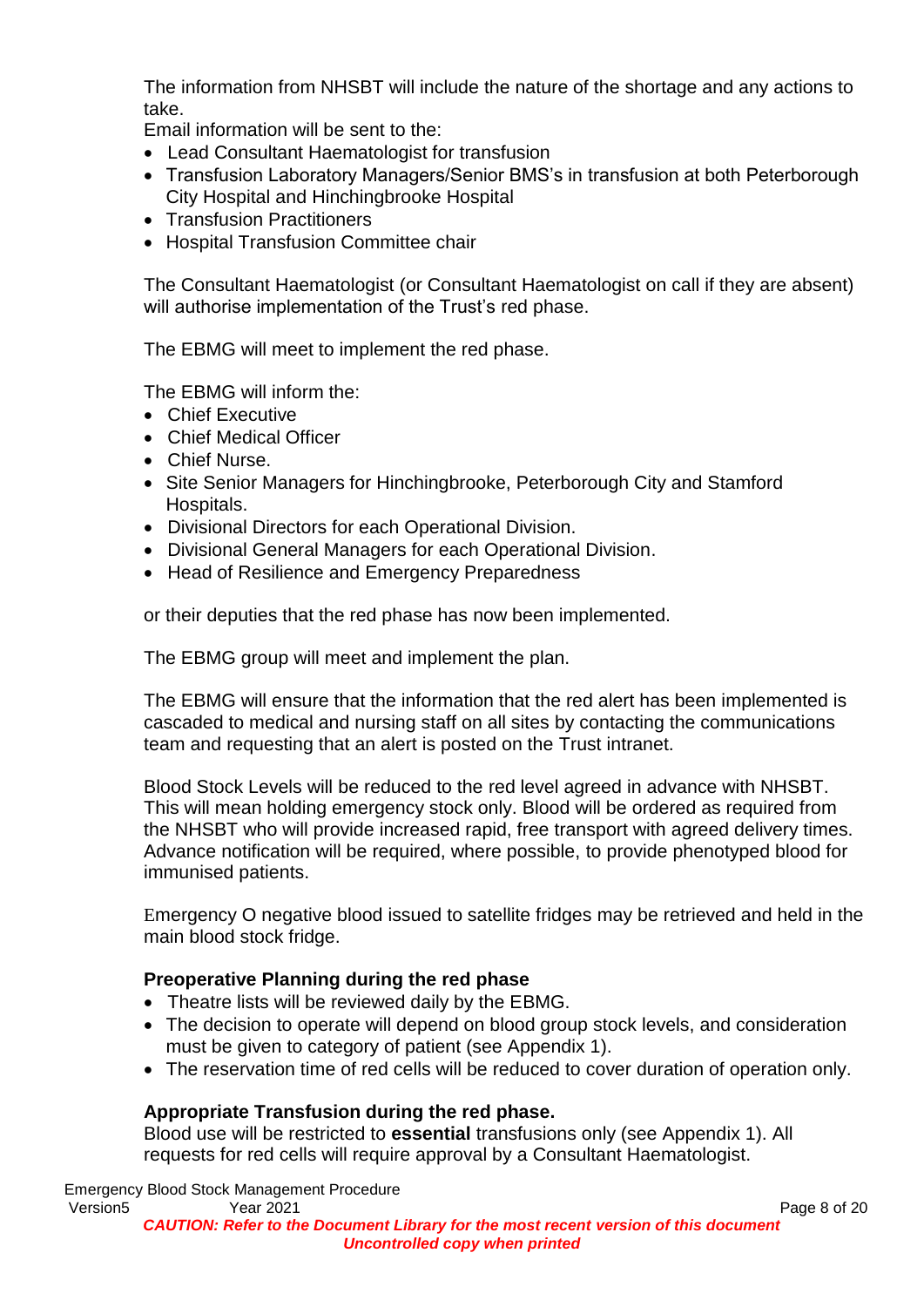All hospital requests for red cells will be discussed with an NHSBT Medical Officer.

If a major haemorrhage occurs during the red phase:

- The Consultant in charge of the patient must be informed immediately.
- Red cells will be available for all patients with major haemorrhage. However in **severe** shortages the NBTC have produced a triage tool for the rationing of blood for massively bleeding patients during a severe national blood shortage (appendix 6) . It will only need to be considered where demand for blood greatly exceeds supply, and where all measures to manage supply and demand have been exhausted.
- Each case will be discussed with a Consultant Haematologist, to discuss coagulation support and other measures e.g. rVIIa.
- Only women of childbearing potential will receive D Negative blood to conserve stock levels.

## **RED phase Stand Down:**

- The plan will continue to be implemented until NHSBT indicates that stocks are recovering nationally and the Hospital will be able to return to normal operations.
- NHSBT will notify the Laboratory Manager by facsimile and telephone that we may '*Stand Down'.* This is likely to be introduced gradually as National stock levels improve.
- The EBMG will inform the Chief Executive, Chief Medical Officer , Chief Nurse, Divisional Directors, General Managers, Site Senior Managers and Head of Resilience and Emergency Preparedness or their deputies, that we may stand down. This information will then be cascaded to medical and nursing staff on all sites and the stand down status posted on the trust intranet.

# **7. EMERGENCY MANAGEMENT PLAN FOR PLATELETS**

## **7.1 Phases of the plan**

The plan will operate on three phases:

- **GREEN** Stocks are at **normal levels**  supply meets demand.
- **AMBER Stock levels reduced**.
- **RED Severe shortage.**

In contrast to red cells, there are no stocks of platelets held at the Trust. Platelets are requested for individual patients as required. The emergency blood management plan for platelets will focus on minimising the need for platelets in times of shortage.

Communications during the shortage will be managed as per the guidance for red cells above. The overall responsibility for the plan rests with the EBMG.

## **7.2 Actions to be taken GREEN Phase – Platelet Stock levels normal**

Platelet Transfusion to patients in category **1, 2** and **3** (see Appendix 2).

Platelet transfusion will be requested, transfused and audited according to Trust guidelines. Requests outside the recognised indications will continue to be challenged by the Biomedical Scientists and if necessary a Haematology Consultant.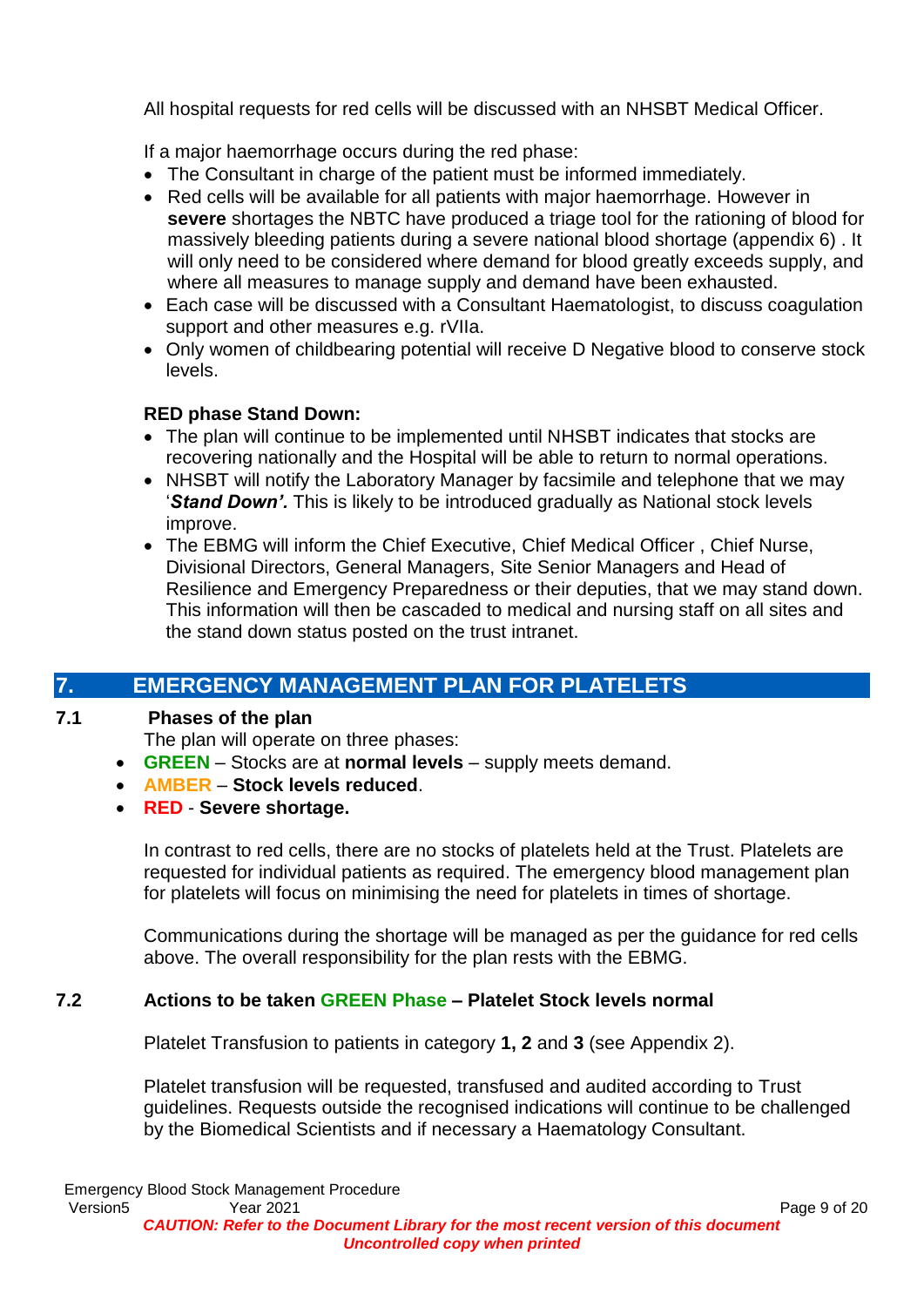### **7.3 Actions to be taken AMBER Phase – Platelet Stock levels reduced**

Platelet ransfusion to patients in category **1 and 2 only** (see Appendix 2)

The use of available platelets will be maximised by:

- Not requesting long-dated platelets.
- Accepting platelets of a different ABO group (in line with British Society for Haematology guidelines).
- Accepting leucodepleted instead of CMV seronegative platelets.
- Accepting D positive platelets if D negative platelets are unavailable (and administering anti-D where applicable).

Possible alternatives to platelet transfusion will be considered.

#### **7.4 Actions to be taken in the RED Phase – Emergency Stock only**

Platelet transfusion to patients in category **1 only** (see Appendix 2).

Any request for platelets must be reviewed by a Consultant Haematologist.

The use of available platelets will be maximised by:

- Not requesting long-dated platelets.
- Accepting platelets of a different ABO group (in line with British Society for Haematology guidelines).
- Accepting leucodepleted instead of CMV seronegative platelets.
- Accepting D positive platelets if D negative platelets are unavailable (and administering anti-D where applicable).
- Possible alternatives to platelet transfusion will be considered.

## **8. RATIFICATION**

This procedure will be approved by the Hospital Transfusion Committee & ratified by the Quality Governance Operational Committee.

### **9. DISTRIBUTION**

This procedure will be available on SharePoint. Staff will be made aware of the procedure during induction and clinical update sessions.

## **10. REFERENCES**

National Blood Transfusion Committee. Emergency Preparedness, Resilience and Response guidance for UK Hospital Transfusion Teams (2020) Available: [https://www.transfusionguidelines.org/document-library/documents/eepr-final-2020](https://www.transfusionguidelines.org/document-library/documents/eepr-final-2020-pdf/download-file/EEPR%20final%202020.pdf) [pdf/download-file/EEPR%20final%202020.pdf](https://www.transfusionguidelines.org/document-library/documents/eepr-final-2020-pdf/download-file/EEPR%20final%202020.pdf) [Accessed 25/08/2021]

National Blood Transfusion Committee. A Plan for NHS Blood and Transplant and Hospitals to Address Red Cell Shortages. Updated Version March 2020. Available:

Emergency Blood Stock Management Procedure Version5 7ear 2021 Page 10 of 20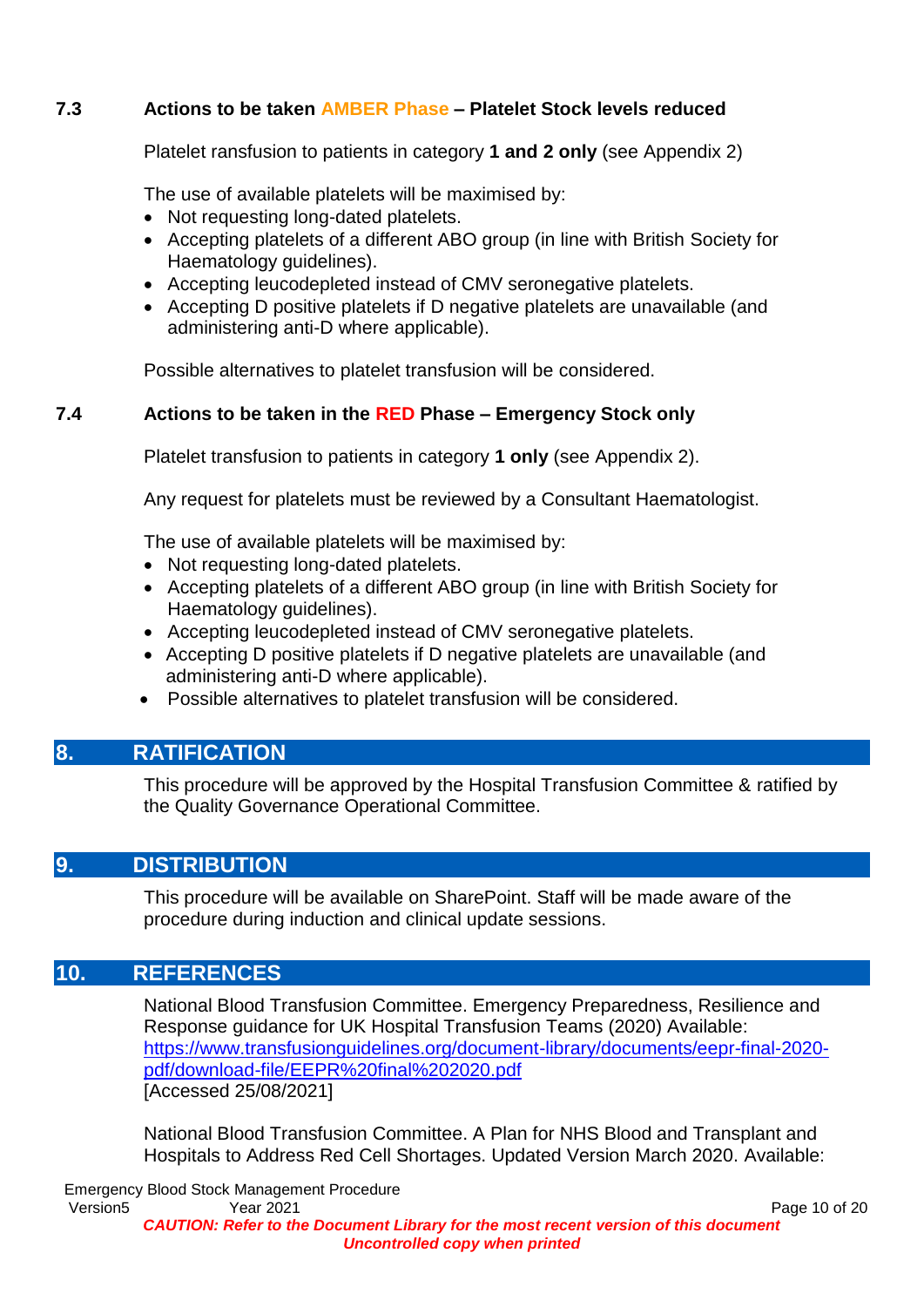[https://www.transfusionguidelines.org/document-library/documents/nbtc-red-cell](https://www.transfusionguidelines.org/document-library/documents/nbtc-red-cell-shortage-plan-march-2020-pdf/download-file/NBTC%20Red%20cell%20shortage%20plan%20March%202020.pdf)[shortage-plan-march-2020-pdf/download](https://www.transfusionguidelines.org/document-library/documents/nbtc-red-cell-shortage-plan-march-2020-pdf/download-file/NBTC%20Red%20cell%20shortage%20plan%20March%202020.pdf)[file/NBTC%20Red%20cell%20shortage%20plan%20March%202020.pdf](https://www.transfusionguidelines.org/document-library/documents/nbtc-red-cell-shortage-plan-march-2020-pdf/download-file/NBTC%20Red%20cell%20shortage%20plan%20March%202020.pdf) [Accessed 25/08/2021]

National Blood Transfusion Committee. A Plan for NHS Blood and Transplant and Hospitals to address Platelet Shortages. Updated version November 2020. Available: [https://www.transfusionguidelines.org/document-library/documents/nbtc-platelet](https://www.transfusionguidelines.org/document-library/documents/nbtc-platelet-shortage-plan-november-2020-pdf/download-file/NBTC%20Platelet%20shortage%20plan%20November%202020.pdf)[shortage-plan-november-2020-pdf/download](https://www.transfusionguidelines.org/document-library/documents/nbtc-platelet-shortage-plan-november-2020-pdf/download-file/NBTC%20Platelet%20shortage%20plan%20November%202020.pdf)[file/NBTC%20Platelet%20shortage%20plan%20November%202020.pdf](https://www.transfusionguidelines.org/document-library/documents/nbtc-platelet-shortage-plan-november-2020-pdf/download-file/NBTC%20Platelet%20shortage%20plan%20November%202020.pdf) [Accessed 25/08/2021]

National Blood Transfusion Committee. Guidance and triage tool for massive haemorrhage in severe blood shortage July 2021 Available: [https://www.transfusionguidelines.org/document-library/documents/nbtc-guidance-and](https://www.transfusionguidelines.org/document-library/documents/nbtc-guidance-and-triage-tool-for-massive-haemorrhage-in-severe-blood-shortage-2021-pdf/download-file/NBTC%20guidance%20and%20triage%20tool%20for%20massive%20haemorrhage%20in%20severe%20blood%20shortage%202021.pdf)[triage-tool-for-massive-haemorrhage-in-severe-blood-shortage-2021-pdf/download](https://www.transfusionguidelines.org/document-library/documents/nbtc-guidance-and-triage-tool-for-massive-haemorrhage-in-severe-blood-shortage-2021-pdf/download-file/NBTC%20guidance%20and%20triage%20tool%20for%20massive%20haemorrhage%20in%20severe%20blood%20shortage%202021.pdf)[file/NBTC%20guidance%20and%20triage%20tool%20for%20massive%20haemorrhag](https://www.transfusionguidelines.org/document-library/documents/nbtc-guidance-and-triage-tool-for-massive-haemorrhage-in-severe-blood-shortage-2021-pdf/download-file/NBTC%20guidance%20and%20triage%20tool%20for%20massive%20haemorrhage%20in%20severe%20blood%20shortage%202021.pdf) [e%20in%20severe%20blood%20shortage%202021.pdf](https://www.transfusionguidelines.org/document-library/documents/nbtc-guidance-and-triage-tool-for-massive-haemorrhage-in-severe-blood-shortage-2021-pdf/download-file/NBTC%20guidance%20and%20triage%20tool%20for%20massive%20haemorrhage%20in%20severe%20blood%20shortage%202021.pdf) [Accessed 25/08/2021]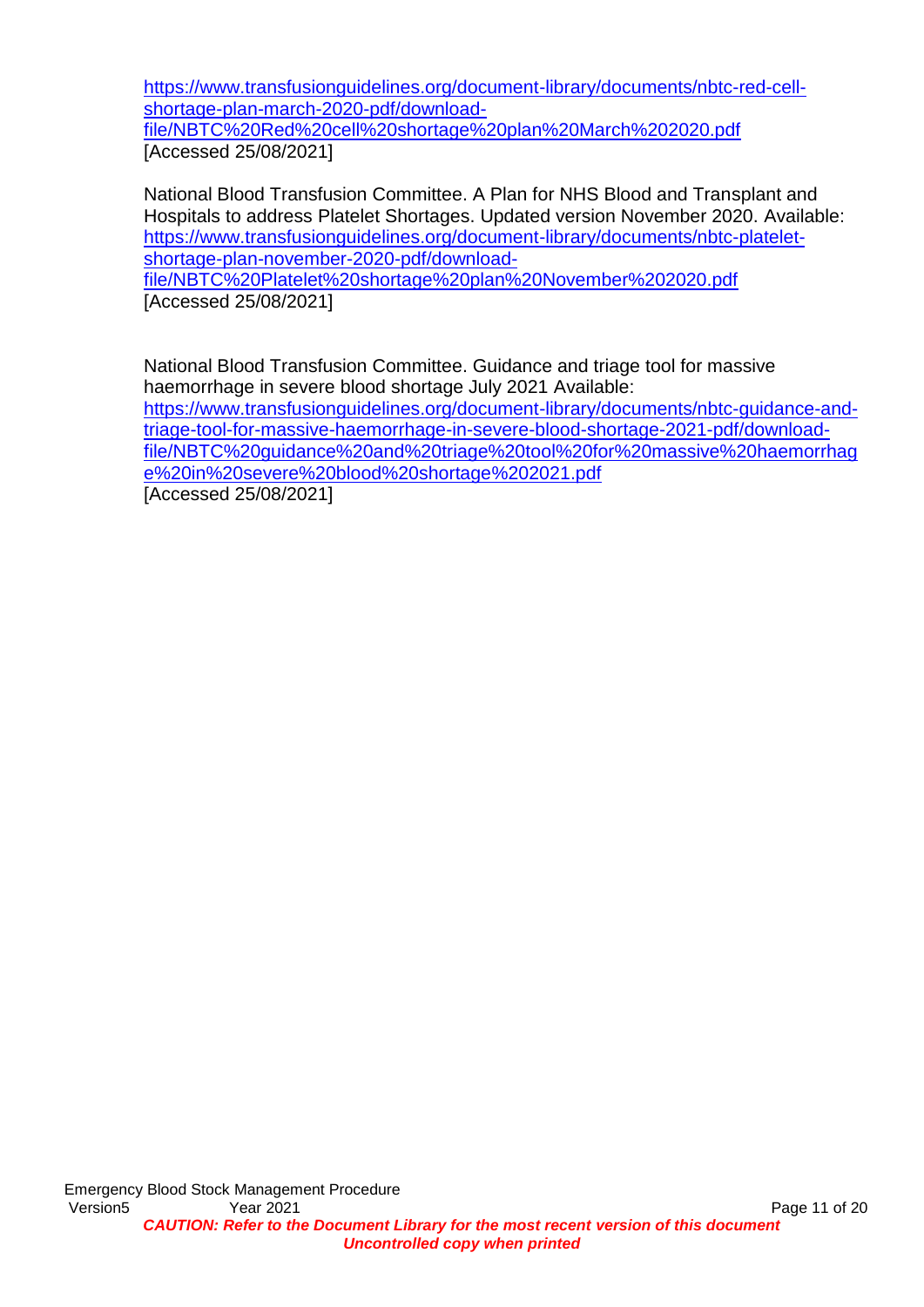## **APPENDIX 1: PATIENT CLASSIFICATION BY TRANSFUSION REQUIREMENT – RED CELLS**

#### **Patient classification by transfusion requirement – red cells**

In times of shortage it may be necessary to restrict transfusion to those groups of patients in most need. In order to simplify the management of this, it is suggested that patients be divided into three broad categories.

| <b>Category 1</b>                                                                                                                                                                                                                                                                                                                                                                                                                                                      | <b>Category 2</b>                                                                                                                                                   | <b>Category 3</b>                                                                       |
|------------------------------------------------------------------------------------------------------------------------------------------------------------------------------------------------------------------------------------------------------------------------------------------------------------------------------------------------------------------------------------------------------------------------------------------------------------------------|---------------------------------------------------------------------------------------------------------------------------------------------------------------------|-----------------------------------------------------------------------------------------|
| These patients will remain<br>highest priority of transfusion                                                                                                                                                                                                                                                                                                                                                                                                          | These patients will be transfused<br>in the Amber but not the Red<br>phase                                                                                          | These patients will not be<br>transfused in the Amber or<br><b>Red phase</b>            |
| <b>Resuscitation</b><br><b>Resuscitation of life-</b><br>threatening/on-going blood loss<br>including trauma and PPH.<br>(please refer to triage tool in<br>appendix 6)                                                                                                                                                                                                                                                                                                |                                                                                                                                                                     |                                                                                         |
| <b>Surgical Support</b><br>Emergency surgery* including<br>cardiac and vascular surgery**,<br>and organ transplantation.<br>Cancer surgery with the intention<br>of cure                                                                                                                                                                                                                                                                                               | <b>Surgery/Obstetrics</b><br>Cancer surgery (palliative).<br>Symptomatic but not<br>lifethreatening post-operative or<br>post-partum anaemia. Urgent***<br>surgery. | <b>Surgery</b><br>Elective surgery which is<br>likely to require donor blood<br>support |
| <b>Non-Surgical Anaemia</b><br>Life threatening anaemia<br>including patients requiring in-<br>utero support and high<br>dependency care/SCBU. Stem<br>cell transplantation, or<br>chemotherapy ****<br>Severe bone marrow failure.<br>Transfusion-dependent<br>anaemias including<br>thalassaemia and<br>myelodysplasia.<br>Sickle cell disease (SCD)<br>patients on regular transfusion<br>programmes for prevention of<br>complications of SCD.<br>Organ transplant | <b>Non-Surgical Anaemia</b><br>Symptomatic but not life-<br>threatening anaemia.                                                                                    |                                                                                         |

\* Emergency – patient likely to die within 24 hours without surgery.

\*\* With the exception of poor risk aortic aneurysm patients who rarely survive but who may require large volumes of blood.

\*\*\* Urgent – patient likely to have major morbidity if surgery not carried out.

\*\*\*\* Planned stem cell transplant or chemotherapy may be deferred if possible.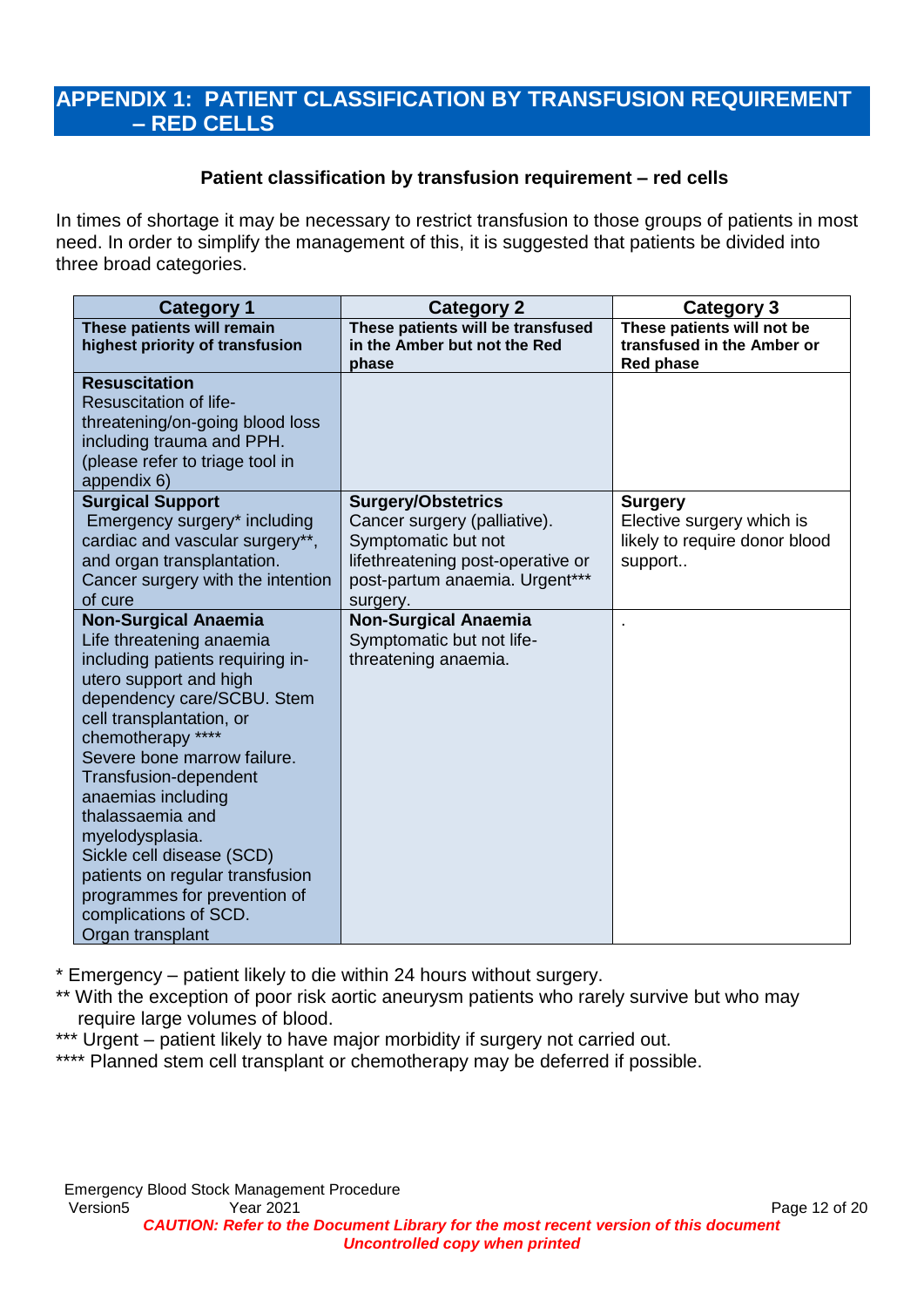## **APPENDIX 2: PATIENT CLASSIFICATION BY TRANSFUSION REQUIREMENT - PLATELETS**

The following table provides general guidance for the use of platelet transfusions in the context of reduced availability of all platelet groups. Category 1 patients are those with the greatest clinical need for platelet support and therefore should be given priority in red phase when considering allocation of platelets. In Amber phase, if reduction in usage is required, restrict to using in category 1 & 2 patients. Category 3 patients should be given lowest priority.

The use of platelets should be considered as one element in the overall management of these patients. Use should be guided by the clinical condition of the patient and laboratory/near patient testing

| <b>Category 1</b>                                                                                                                                                                                                                                                                                                                                                                 | <b>Category 2</b>                                                                                                                                                                                                                                                                                                                                                  | Category 3                                                                                                                                                    |
|-----------------------------------------------------------------------------------------------------------------------------------------------------------------------------------------------------------------------------------------------------------------------------------------------------------------------------------------------------------------------------------|--------------------------------------------------------------------------------------------------------------------------------------------------------------------------------------------------------------------------------------------------------------------------------------------------------------------------------------------------------------------|---------------------------------------------------------------------------------------------------------------------------------------------------------------|
| <b>Massive haemorrhage &amp;</b><br><b>Critical care</b><br>Massive transfusion for any<br>condition including obstetrics,<br>emergency surgery and trauma,<br>with on-going bleeding, maintain<br>$>50x10^9/L$ .<br>Aim for $>100x10^9$ /L if multiple<br>trauma or CNS trauma.<br>Bleeding in the presence<br>of sepsis/acute DIC, maintain<br>>50x10 <sup>9</sup> /L           | <b>Critical care Patients</b><br>resuscitated following massive<br>transfusion with no on-going<br>active bleeding, maintain<br>>50x10 <sup>9</sup> /L<br><b>Surgery</b><br><b>Urgent but not</b><br>emergency surgery for a patient<br>requiring platelet support<br><b>Transfusion triggers for</b><br>invasive procedures<br><b>According to BSH guidelines</b> | <b>Surgery</b><br>Elective, non-urgent surgery<br>likely to require platelet<br>support for<br>thrombocytopenia or<br>congenital/acquired platelet<br>defects |
| <b>Bone marrow failure</b><br>Active bleeding associated with<br>severe thrombocytopenia or<br>functional platelet defects<br>Immune thrombocytopenia if<br>serious/life-threatening bleeding                                                                                                                                                                                     | <b>Bone marrow failure</b><br>All other indications except those<br>in category 1 or 3                                                                                                                                                                                                                                                                             | *Bone marrow failure<br>Prophylactic transfusion of<br>stable<br>patients following autologous<br>stem cell transplant.                                       |
| <b>Neonates</b><br>For preterm neonates with very<br>severe thrombocytopenia<br>(platelet count below 25x10 <sup>9</sup> /L)<br>platelet transfusions should be<br>administered in addition to<br>treating the underlying cause of<br>the thrombocytopenia.<br>Suggested threshold counts for<br>platelet transfusions in other<br>situations are given in the BSH<br>guidelines. |                                                                                                                                                                                                                                                                                                                                                                    |                                                                                                                                                               |

\*prophylactic transfusion category should include WHO grade 1 bleeding (as in TOPPS trial). Exclusions – previous WHO > grade 3 bleed, inherited haemostatic or thrombotic disorder, requirement for therapeutic doses of anticoagulation, acute promyelocytic leukaemia, prior to surgery/invasive procedure

Emergency Blood Stock Management Procedure Version5 7ear 2021 Page 13 of 20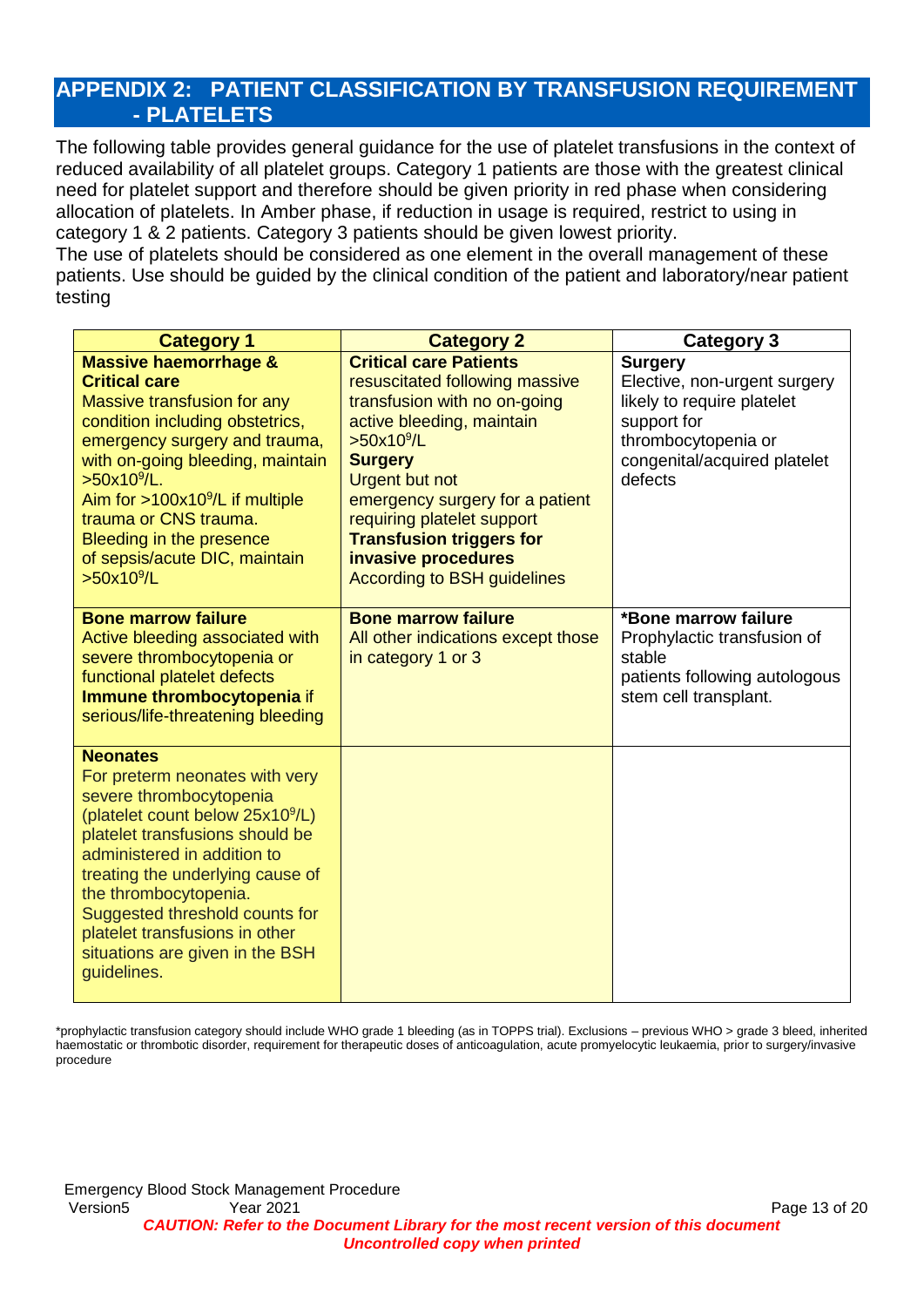# **APPENDIX 3: EMERGENCY BLOOD MANAGEMENT GROUP (EBMG)**

### **Emergency Blood Management Group (EBMG).**

This group should develop arrangements to manage the use of blood in each operational phase; Green, Amber and Red.

#### **Emergency Blood Management Group**

The Haematologist responsible for Transfusion (or consultant on call if they are absent) Chair of the Hospital Transfusion Committee

Blood Transfusion Laboratory Manager and /or Senior BMS for transfusion (Hinchingbrooke and Peterborough)

Transfusion Practitioners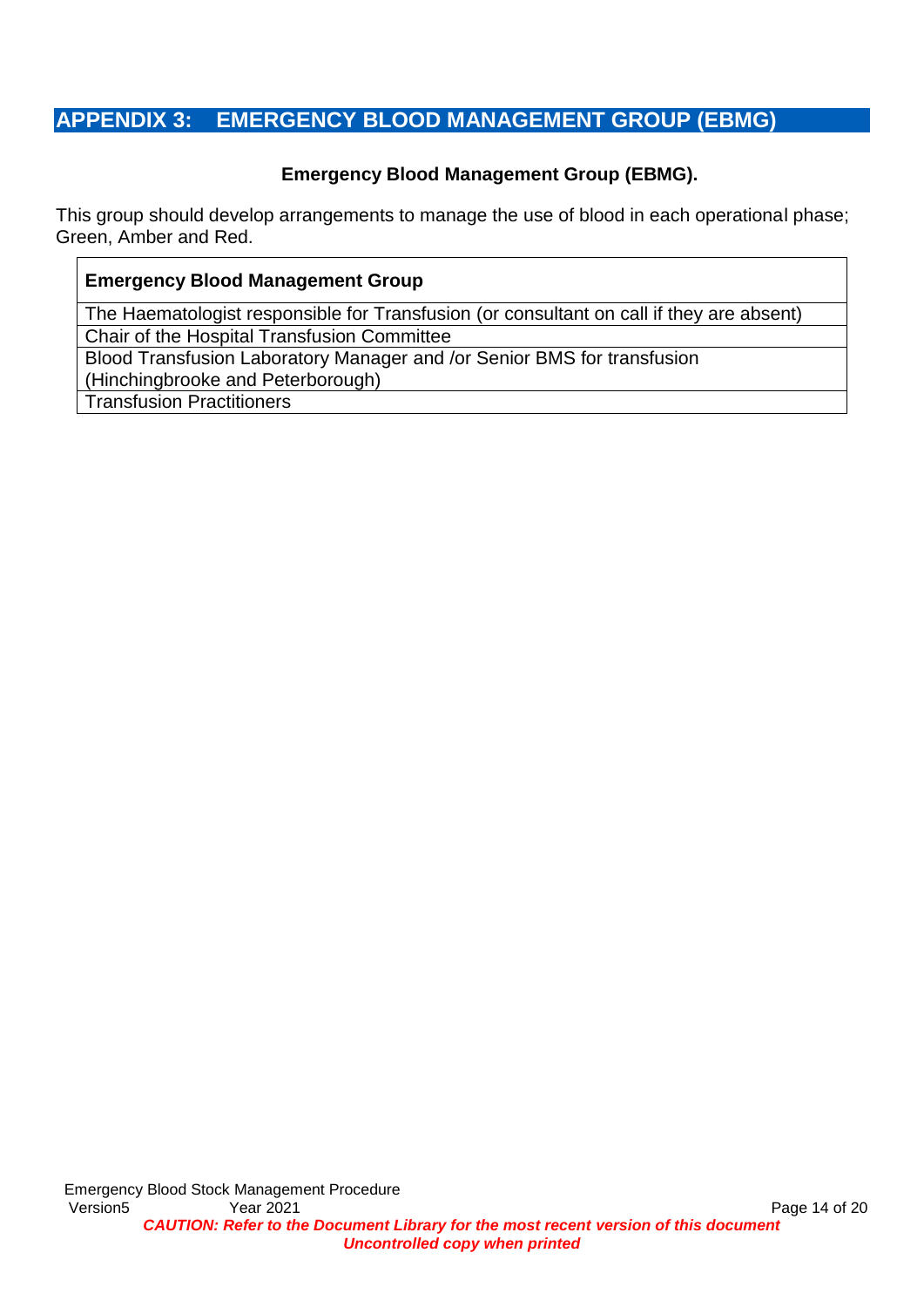## **APPENDIX 4: FLOWCHART FOR IMPLEMENTATION OF AMBER PHASE**

#### Flowchart for implementation of Amber phase

 $\ddot{\phantom{a}}$ 

Email/ fax received from NHSBT that national stocks have reduced to the level where the trust should initiate the amber phase of the plan

The Transfusion Laboratory Managers / Senior BMS from the Hinchingbrooke and the Peterborough Transfusion laboratories will liaise to ensure a copy of this NHSBT correspondence is sent to the Hospital Transfusion Committee Chairs □ Chief Medical Officer  $\Box$ Chief Executive O **Chief Nurse**  $\mathbf{\Pi}$ or their deputies, and make arrangements for the Emergency Blood Management Group to meet

The Consultant Haematologist will authorise the initiation of the amber phase of the plan. The Emergency Blood Management Group will meet and implement the plan.

The EBMG will inform the following (or their deputies) that the amber phase has been implemented:-Chief Executive  $\Box$ Chief Medical Officer □ Chief Nurse □ Site Senior Managers PCH □ Hinchingbrooke □ **Divisional Directors:-**Emergency & Medicine □ Family and Integrated Support Services  $\Box$ Suraerv □ **Divisional General Managers** Emergency & Medicine  $\square$ Surgery  $\square$ Family and Integrated Support Services  $\square$ Head of Resilience and Emergency Preparedness O

EBMG will email the Communications Dept and request that an alert is posted on the trust intranet. "Due to a national blood stock shortage, the AMBER phase of the Emergency Blood Management plan has been implemented - refer to the policy on the intranet for further information"

| If the 'Stand Down' message is received from NHSBT the EBMG will inform<br>Chief Executive $\Box$<br>Chief Medical Officer □ |                                                  |
|------------------------------------------------------------------------------------------------------------------------------|--------------------------------------------------|
| Chief Nurse $\Box$                                                                                                           |                                                  |
| Site Senior Managers $PCH \Box$ Hinchingbrooke $\Box$                                                                        |                                                  |
| <b>Divisional Directors:-</b>                                                                                                |                                                  |
| Surgery $\square$<br>Emergency & Medicine □                                                                                  | Family and Integrated Support Services □         |
| <b>Divisional General Managers</b>                                                                                           |                                                  |
| Emergency & Medicine □<br>Surgery $\square$                                                                                  | Family and Integrated Support Services $\square$ |
| Head of Resilience and Emergency Preparedness $\Box$<br>(or their deputies) that we may stand down                           |                                                  |

The EBMG will email the Communications Dept and ask them to post an alert on the trust intranet. 'National blood stocks have recovered to normal levels- amber alert no longer in effect'

Emergency Blood Stock Management Procedure Version5 **Page 15 of 2021** Page 15 of 2021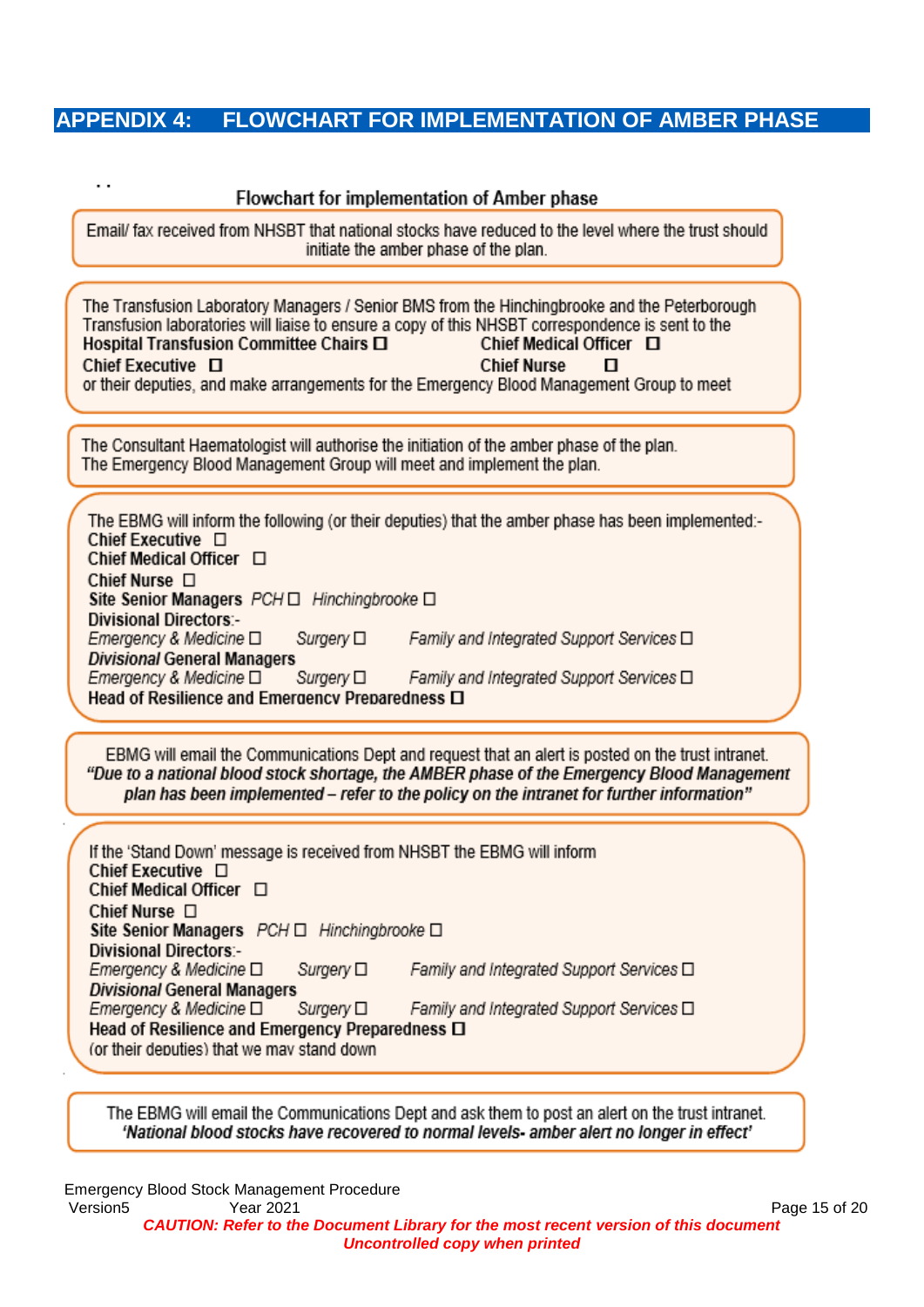# **APPENDIX 5: FLOWCHART FOR IMPLEMENTATION OF AMBER PHASE**

#### **Flowchart for implementation of Red Phase**

Email/ fax / phone call received from NHSBT that national stocks have reduced to the level where the trust should initiate the red phase of the plan.

The Transfusion Laboratory Managers / Senior BMS from the Hinchingbrooke and the Peterborough transfusion laboratories will liaise to ensure a copy of this NHSBT correspondence is sent to the Hospital Transfusion Committee Chair O Chief Medical Officer  $\Box$ Chief Executive O **Chief Nurse** п or their deputies, and make arrangements for the Emergency Blood Management Group to meet

The Consultant Haematologist will authorise the implementation of the red phase of the plan. The Emergency Blood Management Group will meet and implement the plan

The EBMG will inform the following (or their deputies) that the red phase has been initiated Chief Executive  $\Box$ Chief Medical Officer  $\Box$ Chief Nurse  $\Box$ Site Senior Managers PCH O Hinchingbrooke O **Divisional Directors:-**Emergency & Medicine □ Surgery □ Family and Integrated Support Services □ **Divisional General Managers** Emergency & Medicine  $\square$ Surgery  $\square$ Family and Integrated Support Services □ Head of Resilience and Emergency Preparedness  $\Box$ 

EBMG will email the Communications Dept and ask them to post an alert on the trust intranet. "Due to continuing national blood stock shortages, the RED phase of the Emergency Blood Management plan has been implemented - refer to the policy on the intranet for further information"

Once the 'Stand Down' message is received from NHSBT The EBMG will inform Chief Executive □ Chief Medical Officer  $\Box$ Chief Nurse  $\Box$ Site Senior Managers PCH O Hinchingbrooke O **Divisional Directors:-**Emergency & Medicine O Surgery  $\square$ Family and Integrated Support Services  $\Box$ **Divisional General Managers** Emergency & Medicine □ Family and Integrated Support Services  $\Box$ Surgery  $\square$ Head of Resilience and Emergency Preparedness O (or their deputies) that we may stand down

The EBMG will ask Communications Dept to post an alert on the trust intranet. 'National blood stocks have recovered to normal levels- red alert no longer in effect'

Emergency Blood Stock Management Procedure Version5 **Page 16 of 2021** Year 2021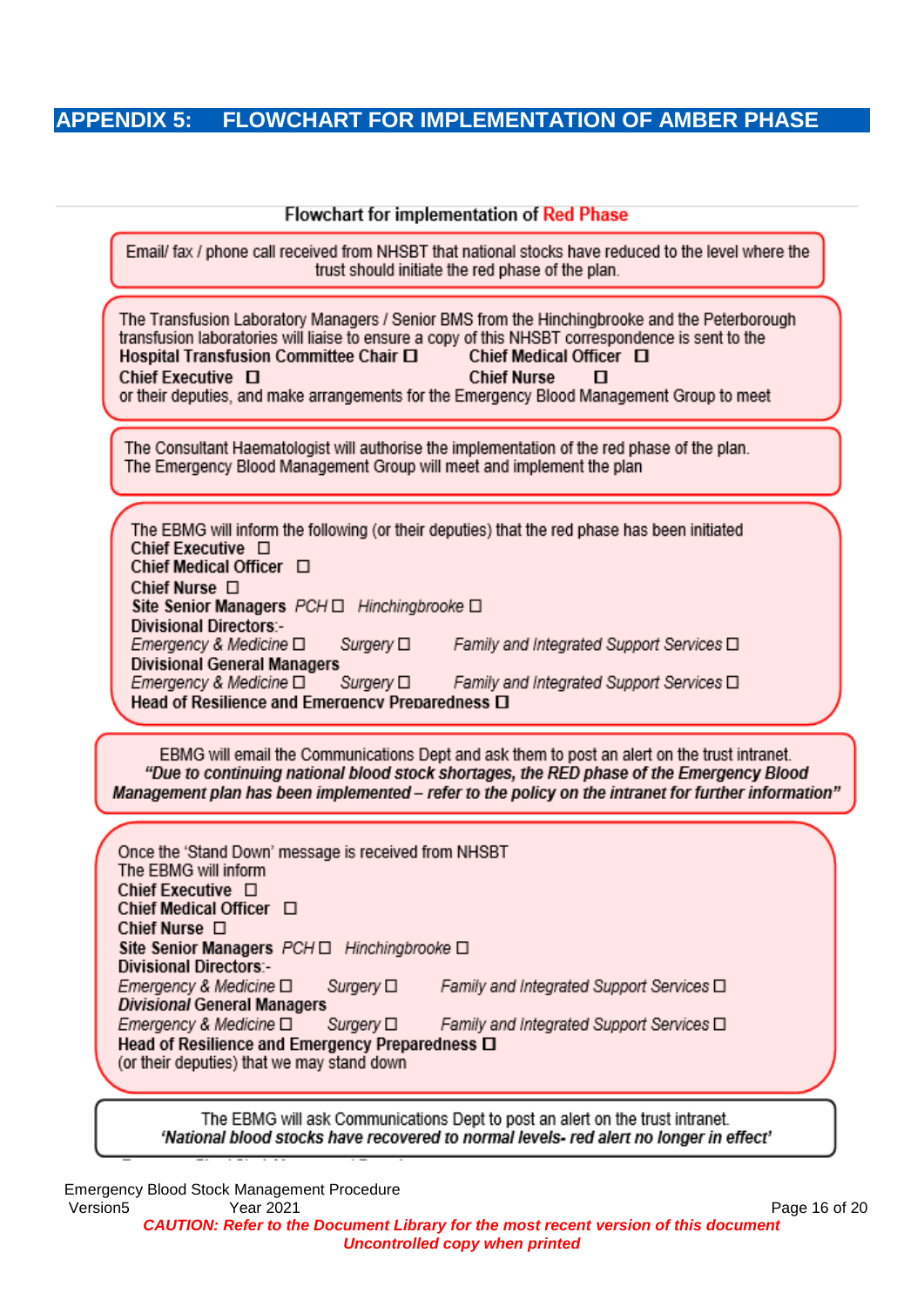### **APPENDIX 6:**

**Appendix 6 Emergency Framework for Blood Rationing in the context of severe national shortage-Algorithm for Triage Team (Part 1)**

**This document is for guidance only, it is intended to aid Consultants on site to make decisions during severe national shortage of blood. The framework and algorithm provided do not indicate an exclusive course of action. They do not replace the need for application of clinical judgement, consideration of individual factors and local practices. The treatment decisions are the responsibility of the treating clinician.**



Emergency Blood Stock Management Procedure Version5 7ear 2021 Page 17 of 20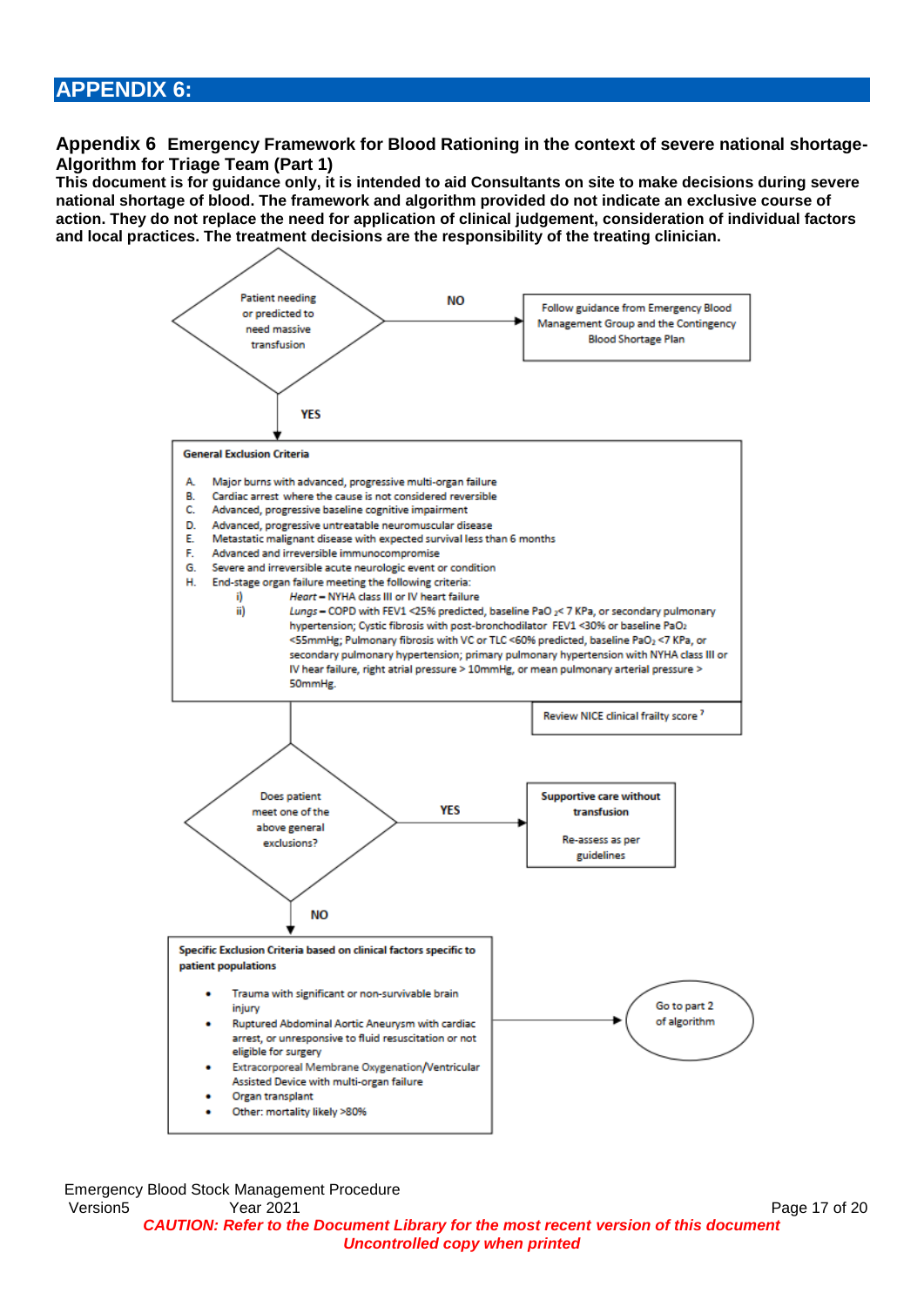



**This document is for guidance only, it is intended to aid Consultants on site to make decisions during severe national shortage of blood. The framework and algorithm provided do not indicate an exclusive course of action. They do not replace the need for application of clinical judgement, consideration of individual factors and local practices. The treatment decisions are the responsibility of the treating clinician.**

Emergency Blood Stock Management Procedure Version5 **Page 18 of 2021** Page 18 of 2021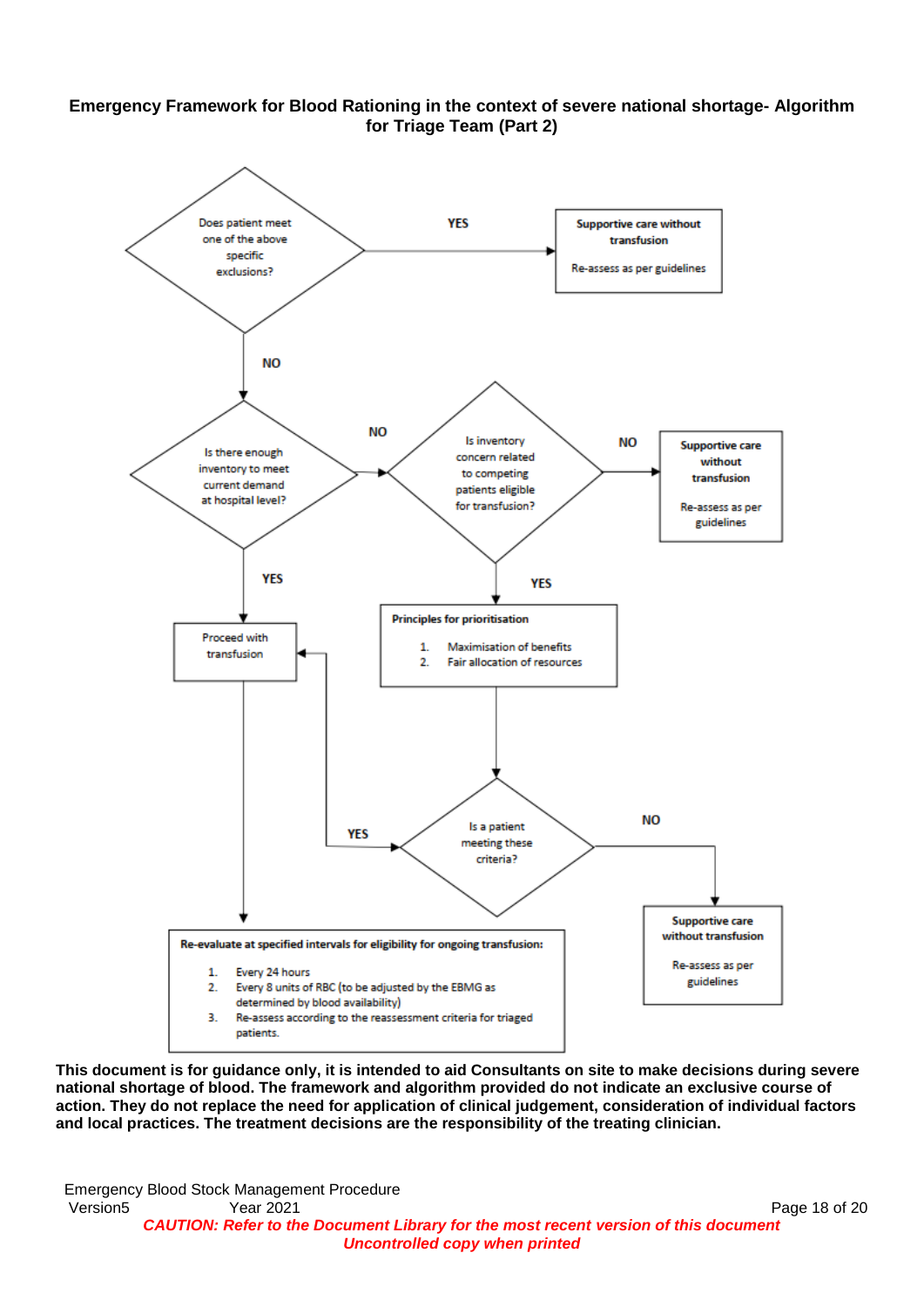# **APPENDIX 7: QUALITY ASSURANCE CHECKLIST**

|                |                                                                                                                                                                                                     | <b>Y/N/</b><br>n/a | <b>COMMENTS</b><br>(to author for amendments) |
|----------------|-----------------------------------------------------------------------------------------------------------------------------------------------------------------------------------------------------|--------------------|-----------------------------------------------|
| 1              | <b>Title of document</b><br>Emergency Blood stock management procedure(C0186)                                                                                                                       |                    |                                               |
|                | Is the title clear and unambiguous                                                                                                                                                                  | Y                  |                                               |
| $\mathbf{2}$   | Type of document (e.g. procedure, guidance)                                                                                                                                                         | <b>Procedure</b>   |                                               |
|                | Is it clear whether the document is a procedure,<br>guideline, standard operating procedure?                                                                                                        | Υ                  |                                               |
| $\overline{3}$ | <b>Introduction</b>                                                                                                                                                                                 |                    |                                               |
|                | Are reasons for the development of the document<br>clearly stated?                                                                                                                                  | Y                  |                                               |
| 4              | <b>Content</b>                                                                                                                                                                                      |                    |                                               |
|                | Is the standard model template used?                                                                                                                                                                | Υ                  |                                               |
|                | Is the document in the correct format?                                                                                                                                                              | Y                  |                                               |
|                | Paragraphs numbered consecutively<br>$\bullet$                                                                                                                                                      | Y                  |                                               |
|                | Headers: only on front page to contain logo<br>$\bullet$                                                                                                                                            | Y                  |                                               |
|                | Footers: on every page except front page<br>$\bullet$                                                                                                                                               | Y                  |                                               |
|                | Are the Version Control numbers correct in the panel<br>and the footer                                                                                                                              | Υ                  |                                               |
|                | Are the objectives/aims clearly stated?                                                                                                                                                             | Y                  |                                               |
|                | Does this document concern the handling, moving or<br>storage of personal identifiable or commercially sensitive<br>information? If yes, has a Summary Privacy Impact<br>Assessment been completed? |                    |                                               |
| 5              | <b>Evidence Base</b>                                                                                                                                                                                |                    |                                               |
|                | Is the type of evidence to support the document<br>explicitly identified?                                                                                                                           |                    |                                               |
|                | Are associated documents referenced?                                                                                                                                                                |                    |                                               |
| 6              | <b>Approval Route</b>                                                                                                                                                                               |                    |                                               |
|                | Does the document identify which committee/group will<br>approve it?                                                                                                                                | Υ                  |                                               |
| $\overline{7}$ | <b>Review Date</b>                                                                                                                                                                                  |                    |                                               |
|                | Is the review date identified?                                                                                                                                                                      |                    |                                               |

#### **If answers to any of the above questions is 'no', then this document is not ready for approval, it needs further review***.*

| <b>COMPLIANCE TEAM:</b>                             |                                                                |
|-----------------------------------------------------|----------------------------------------------------------------|
| Date Comments returned to author by Compliance Lead | 8/9/2021                                                       |
| Date of Compliance Team approval                    | 8/9/2021                                                       |
| Name of Compliance Lead                             | Stanley Balachander, Policies and<br><b>Compliance Officer</b> |

Emergency Blood Stock Management Procedure